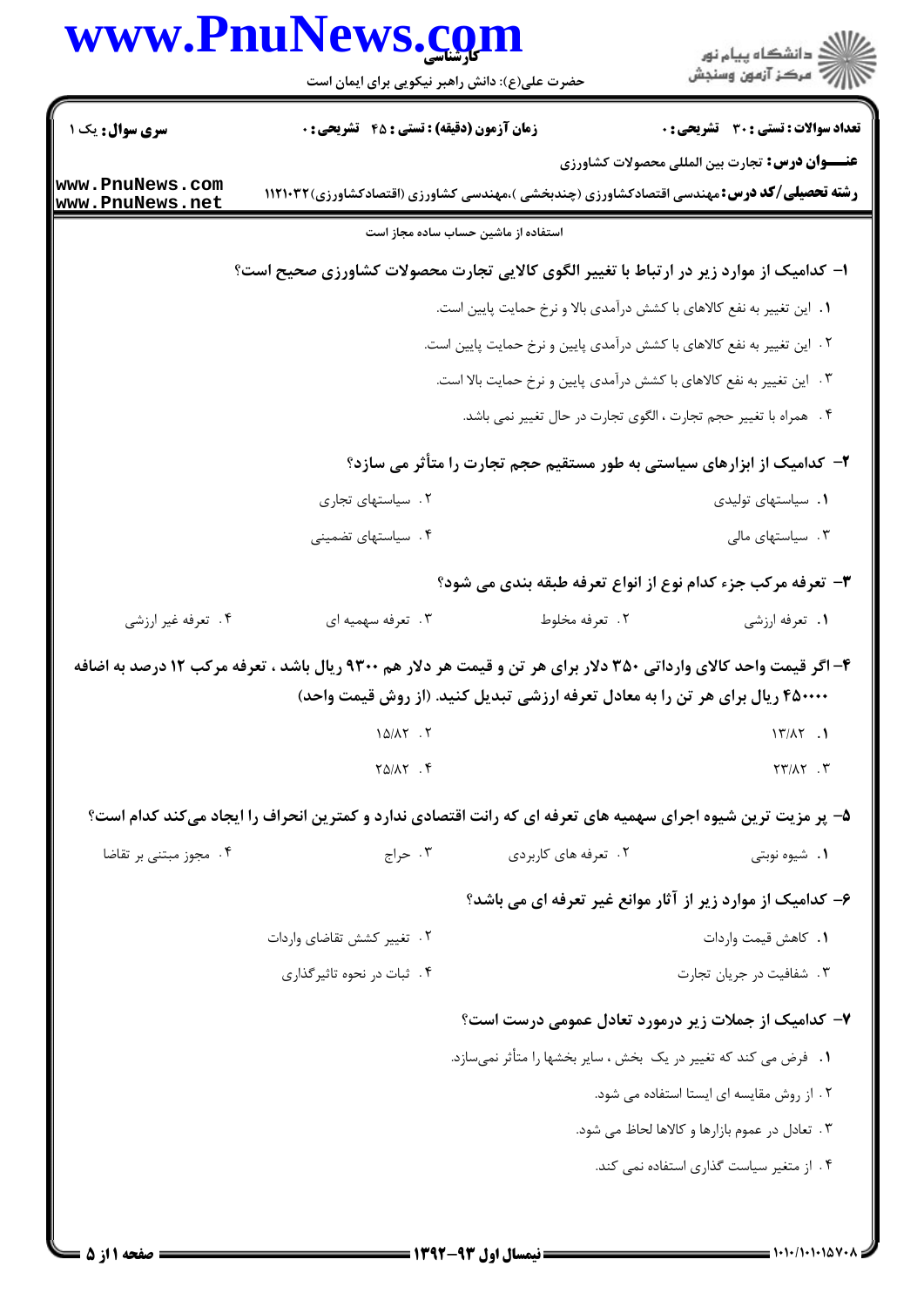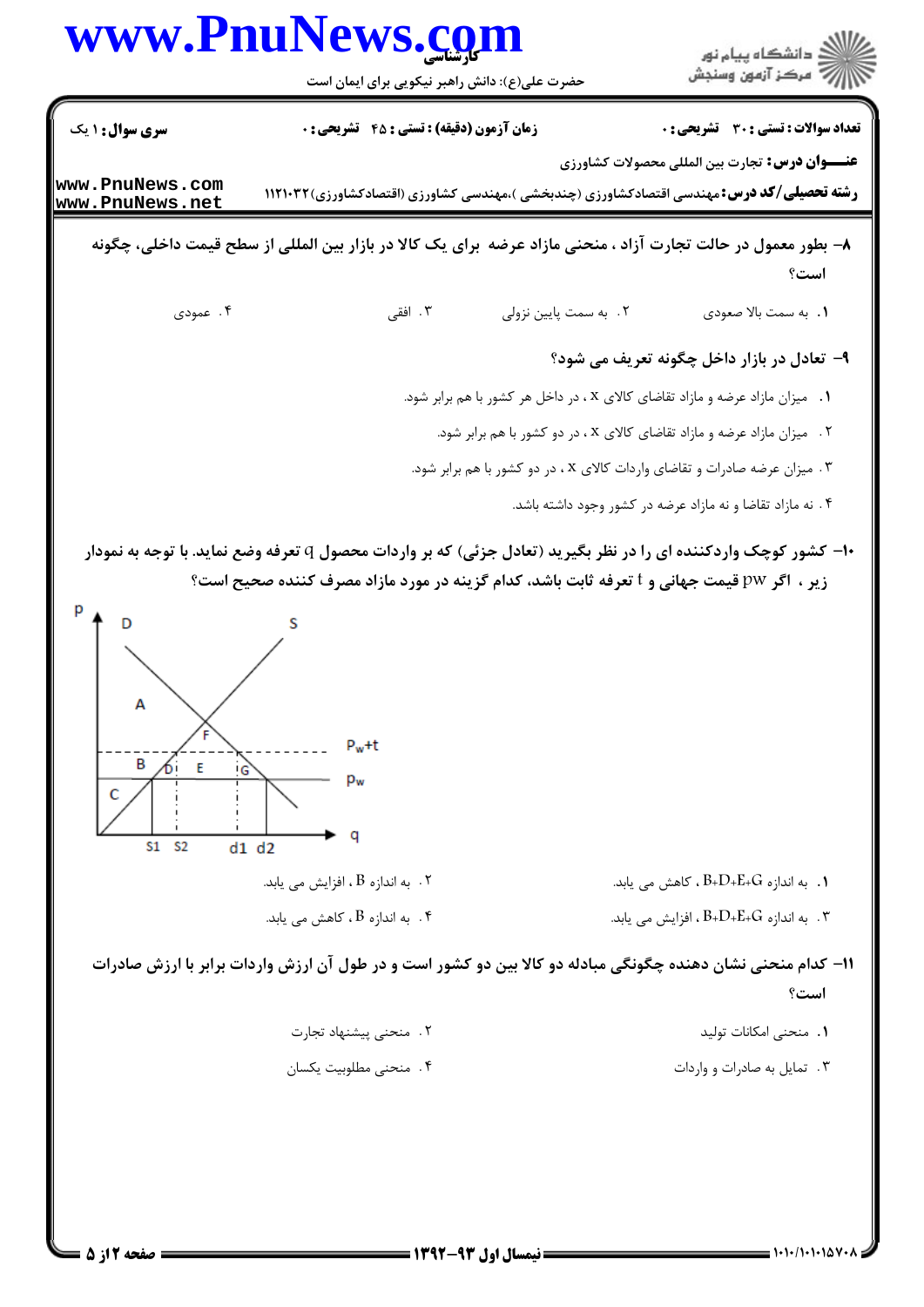## www.PnuNews.com

|                                    | www.PnuNews.com<br>حضرت علی(ع): دانش راهبر نیکویی برای ایمان است                                               | د<br>د انشڪاه پيام نور<br>- مرڪز آزمون وسنڊش                                                                                                                |  |
|------------------------------------|----------------------------------------------------------------------------------------------------------------|-------------------------------------------------------------------------------------------------------------------------------------------------------------|--|
| <b>سری سوال :</b> ۱ یک             | <b>زمان آزمون (دقیقه) : تستی : 45 گشریحی : 0</b>                                                               | تعداد سوالات : تستى : 30 - تشريحي : 0                                                                                                                       |  |
| www.PnuNews.com<br>www.PnuNews.net |                                                                                                                | <b>عنـــوان درس:</b> تجارت بین المللی محصولات کشاورزی<br><b>رشته تحصیلی/کد درس:</b> مهندسی اقتصادکشاورزی (چندبخشی )،مهندسی کشاورزی (اقتصادکشاورزی)۱۱۲۱۰۳۲ ( |  |
|                                    |                                                                                                                | ۱۲- دولت به چه منظور از سیاست اعمال تعرفه استفاده می کند؟                                                                                                   |  |
|                                    |                                                                                                                | 1. حمايت از مصرف كننده - كاهش واردات - افزايش توليد داخل                                                                                                    |  |
|                                    |                                                                                                                | ٢. حمايت از توليدكننده - كاهش واردات - افزايش توليد داخل                                                                                                    |  |
|                                    |                                                                                                                | ۳. حمایت از تولیدکننده - کاهش تولید داخل - افزایش واردات                                                                                                    |  |
|                                    |                                                                                                                | ۰۴ حمایت از مصرف کننده - کاهش تولید داخل - افزایش واردات                                                                                                    |  |
|                                    | ۱۳- در اثر پرداخت یارانه وارداتی از سوی کشور کوچک در یک تعادل جزئی، چه اتفاق خواهد افتاد؟                      |                                                                                                                                                             |  |
|                                    |                                                                                                                | 1. رفاه اجتماعی کاهش می یابد و این کاهش بیشتر از حالتی است که کشور بزرگ باشد.                                                                               |  |
|                                    |                                                                                                                | ٢. قيمت جهاني كاهش خواهد يافت.                                                                                                                              |  |
|                                    |                                                                                                                | ۰۳ مازاد تولید کننده کاهش می یابد                                                                                                                           |  |
|                                    |                                                                                                                | ۰۴ رفاه دولت و مصرف کننده کاهش می یابد.                                                                                                                     |  |
|                                    |                                                                                                                | ۱۴- اعمال سیاست یارانه بر صادرات چه اثری بر قیمت جهانی در کشور کوچک و بزرگ دارد؟                                                                            |  |
|                                    | ۲. در کشور کوچک ثابت و در کشور بزرگ افزایش                                                                     | ۰۱ در کشور کوچک ثابت و در کشور بزرگ کاهش                                                                                                                    |  |
|                                    | ۴. هر دو کاهش                                                                                                  | ۰۳ هر دو افزايش                                                                                                                                             |  |
|                                    |                                                                                                                | ۱۵- برای اجرای چه نوع سیاست تجاری، لازم است کشش تقاضا در دو بازار متفاوت باشد؟                                                                              |  |
| ۰۴ تبعيض قيمت                      | ۰۳ يارانه توليد                                                                                                | ۰۲ حمایت قیمتی<br>٠١. پرداخت جبراني                                                                                                                         |  |
|                                    | ۱۶– در اعمال سیاست پرداخت جبرانی ، قیمت تولید کننده داخلی و مصرف کنندگان چگونه تغییر خواهد کرد؟                |                                                                                                                                                             |  |
|                                    |                                                                                                                | 1. قیمت مصرف کننده قیمتی بالاتر از قیمت جهانی اما قیمت تولیدکننده در همان حد باقی میماند.                                                                   |  |
|                                    |                                                                                                                | ۲. قیمت تولید کننده و مصرف کننده هر دو در همان حد باقی میمانند.                                                                                             |  |
|                                    | ۰۳ تولیدکننده قیمتی پایینتر از قیمت جهانی دریافت می کند، اما قیمت مصرفکنندگان در همان حد باقی میماند.          |                                                                                                                                                             |  |
|                                    |                                                                                                                | ۰۴ تولیدکننده قیمتی بالاتر از قیمت جهانی دریافت می کند، اما قیمت مصرفکنندگان در همان حد باقی میماند.                                                        |  |
|                                    | ۱۷– کدامیک از اصول سازمان تجارت جهانی، ناظر به تعمیم رفتار تجاری انجام شده با بهترین کشور دوست به دیگر کشورهای | عضو است؟                                                                                                                                                    |  |
|                                    | ٢. اصل عدم تبعيض (دولت كامله الوداد)                                                                           | ٠١. اصل عدم تبعيض (رفتار ملي)                                                                                                                               |  |
|                                    | ۰۴ اصل شفافيت                                                                                                  | ٠٣ اصل رفتار متقابل                                                                                                                                         |  |
|                                    |                                                                                                                | ۱۸– کدام یک از موارد زیر از ارکان اساسی موافقت نامه کشاورزی (دور اروگوئه) نمی باشد؟                                                                         |  |
| ۰۴ یارانه صادراتی                  | ۰۳ حمایت داخلی                                                                                                 | ۰۲ دسترسی به بازار<br>٠١. يارانه وارداتي                                                                                                                    |  |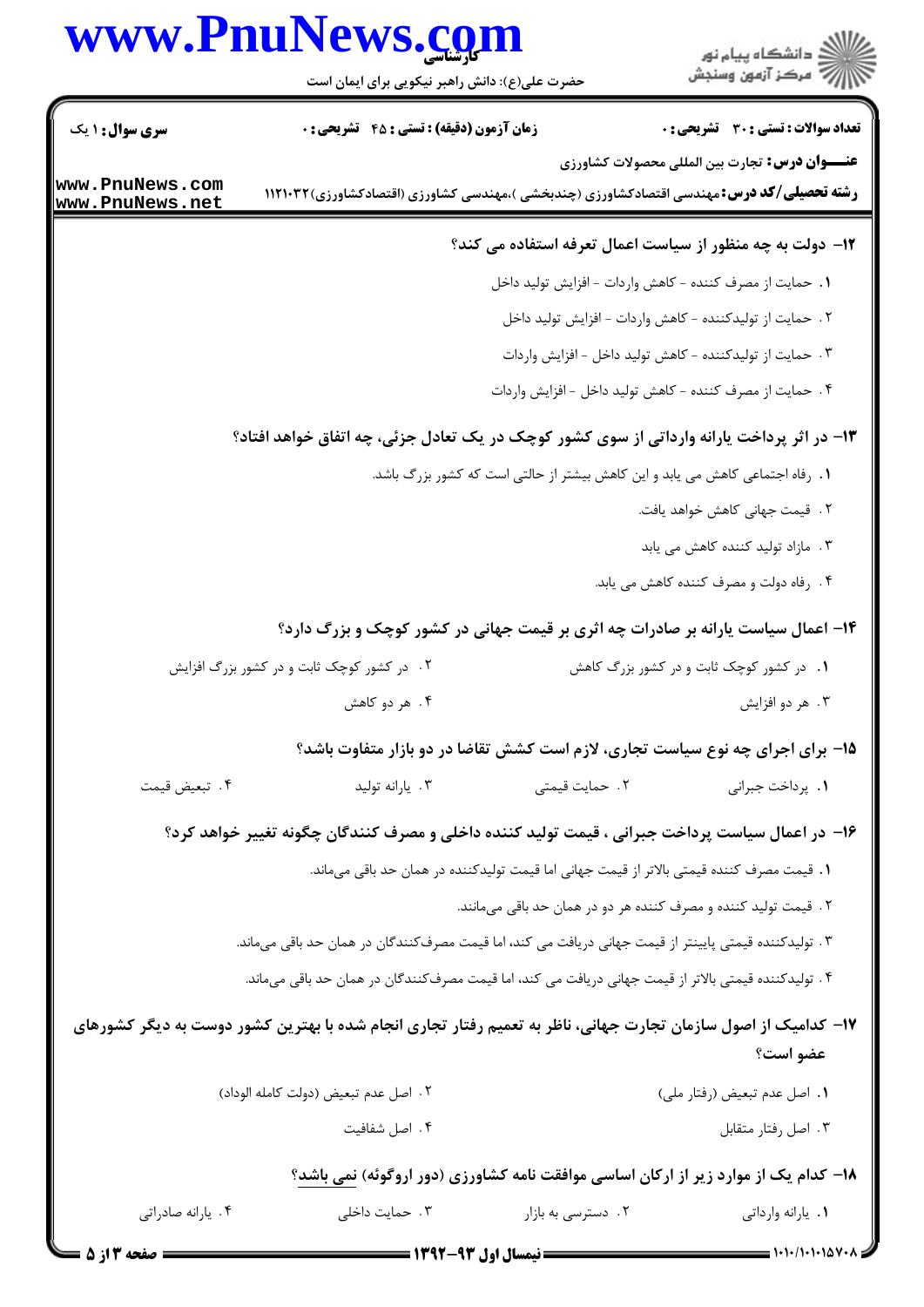|                                    | www.PnuNews.com                                                                                                 |                                                  | ِ<br>∭ دانشڪاه پيام نور<br>∭ مرڪز آزمون وسنڊش                          |
|------------------------------------|-----------------------------------------------------------------------------------------------------------------|--------------------------------------------------|------------------------------------------------------------------------|
|                                    | حضرت علی(ع): دانش راهبر نیکویی برای ایمان است                                                                   |                                                  |                                                                        |
| <b>سری سوال : ۱ یک</b>             | زمان آزمون (دقیقه) : تستی : 45 آتشریحی : 0                                                                      |                                                  | تعداد سوالات : تستي : 30 ٪ تشريحي : 0                                  |
| www.PnuNews.com<br>www.PnuNews.net | <b>رشته تحصیلی/کد درس:</b> مهندسی اقتصادکشاورزی (چندبخشی )،مهندسی کشاورزی (اقتصادکشاورزی)۱۱۲۱۰۳۲ (              |                                                  | <b>عنـــوان درس:</b> تجارت بین المللی محصولات کشاورزی                  |
|                                    |                                                                                                                 |                                                  | ۱۹- در فرمول محاسبه معادل تعرفه ای زیر ، <sup>ع</sup> نشان دهنده چیست؟ |
|                                    | $TE = \left(\frac{p_d - ep_w}{ep_w}\right) * 100$                                                               |                                                  |                                                                        |
|                                    | ۰۲ نرخ ارز                                                                                                      |                                                  | ٠١ قيمت تعادل بازار داخل                                               |
|                                    | ۰۴ قیمت عمده فروش حاکم در بازار داخل                                                                            |                                                  | ۰۳ ارزش سیف واحد کالای وارداتی                                         |
|                                    | +۲- قیمت نهایی کالای وارداتی در بندر کشور واردکننده که شامل قیمت کالای وارداتی، بیمه و هزینه حمل میشود، چه نام  |                                                  |                                                                        |
|                                    |                                                                                                                 |                                                  | دارد؟                                                                  |
| ۰۴ قیمت خارجی                      | ٠٣ قيمت سيف                                                                                                     | ٠٢ قيمت داخلي                                    | 1. قيمت فوب                                                            |
|                                    |                                                                                                                 |                                                  | ۲۱– بخش بسیار مهمی از مذاکرات آدور دوحه ّ به کدام بخش اختصاص دارد؟     |
| ۰۴ بخش کشاورزی                     | ۰۳ بخش تعاون                                                                                                    | ٠٢ بخش صنعت                                      | ٠١. بخش خدمات                                                          |
|                                    | ۲۲– کدام موضوع در سیاستهای داخلی و خارجی کشورهای در حال توسعه مخاطره آمیز میباشد؟                               |                                                  |                                                                        |
|                                    | ۲ . سپردن بازار داخلی به کالاهای وارداتی                                                                        |                                                  | ۰۱ سپردن بازار داخلی به کالاهای صادراتی                                |
|                                    | ۰۴ دسترسی به بازارهای وارداتی                                                                                   |                                                  | ۰۳ دسترسی به بازارهای صادراتی                                          |
|                                    | ۲۳- کدام ابزار در مقابله با آزادسازی تجارت، قیمت را بین سقف و کف تعیین می کند؟                                  |                                                  |                                                                        |
| ۰۴ ضد قیمت شکنی                    | ۰۳ حداقل قیمت                                                                                                   | ۰۲ حدود قیمت                                     | ۰۱ قیمتهای اضطراری                                                     |
|                                    | ۲۴- کدامیک از انواع کمکهای فنی در "موافقت نامه بهداشتی و بهداشت نباتی" با هدف سرمایهگذاری در تجهیزات علمی و فنی |                                                  |                                                                        |
|                                    |                                                                                                                 | مربوط به کنترل بهداشتی مورد توجه قرار گرفته است؟ |                                                                        |
|                                    | ۰۲ دسترسی به آموزش                                                                                              |                                                  | 1. ارائه اطلاعات                                                       |
|                                    | ۰۴ توسعه زيرساختهاي فيزيكي                                                                                      |                                                  | ۰۳ توسعه زیر ساختهای اطلاعاتی                                          |
|                                    |                                                                                                                 |                                                  | ۲۵– موافقت نامه فرا راه تجارت شامل کدامیک از موارد زیر نمی باشد؟       |
|                                    | ۲ . استانداردهای بهداشتی                                                                                        |                                                  | 1. استانداردهای کیفی                                                   |
|                                    | ۰۴ الزامات برچسب زنی                                                                                            |                                                  | ۰۳ الزامات بسته بندی                                                   |
|                                    | ۲۶- کدامیک از موارد زیر از آثار تقویت پول یک کشور وارد کننده بزرگ بر تجارت محسوب میشود؟                         |                                                  |                                                                        |
|                                    | ۰۲ کاهش واردات و قیمت جهانی                                                                                     |                                                  | ٠١. كاهش واردات وافزايش قيمت جهانى                                     |
|                                    | ۰۴ افزایش واردات و قیمت جهانی                                                                                   |                                                  | ٠٣ افزايش واردات وكاهش قيمت جهاني                                      |